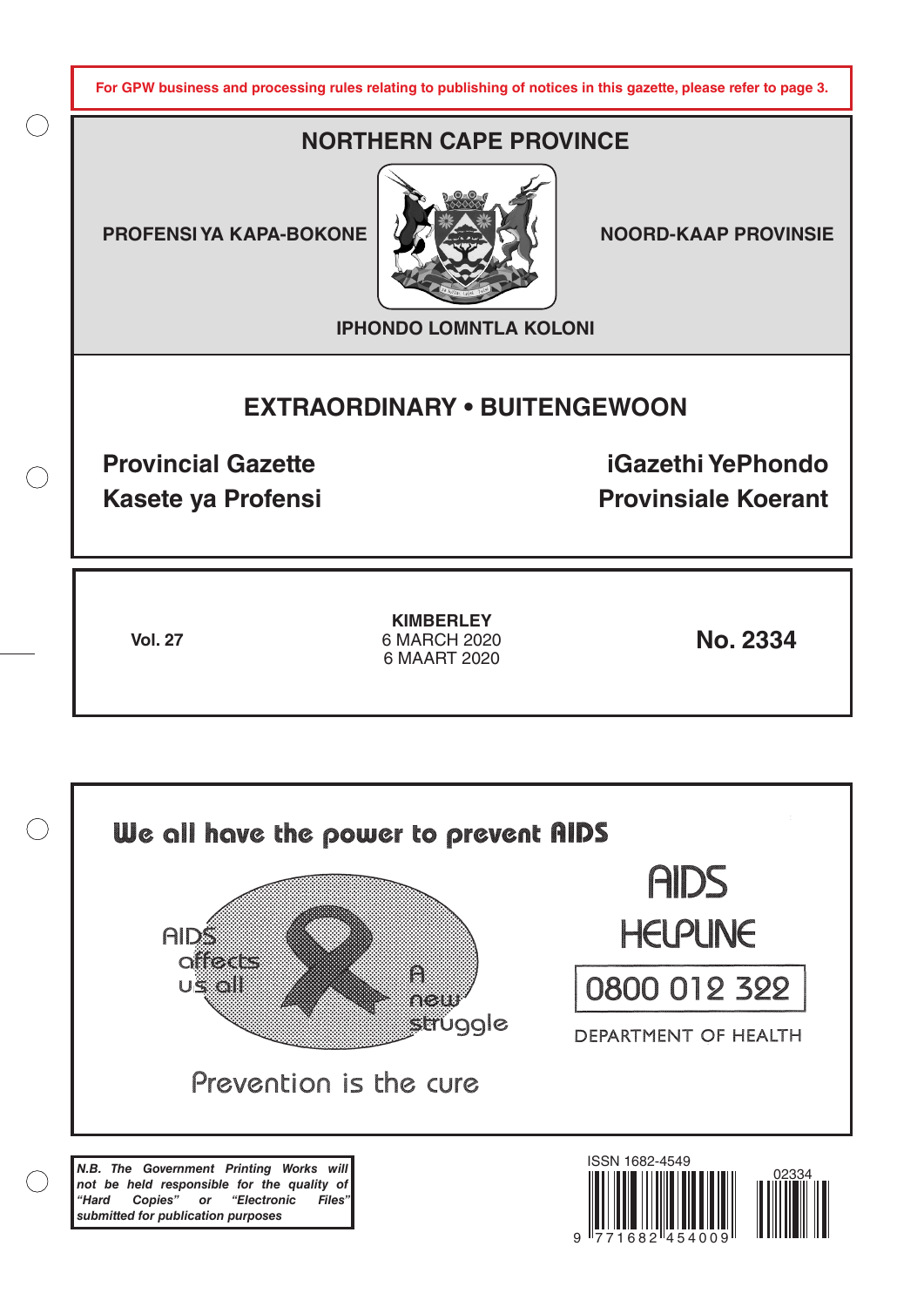## *IMPORTANT NOTICE OF OFFICE RELOCATION*



## government printing Department: Department.<br>Government Printing Works<br>REPUBLIC OF SOUTH AFRICA

Private Bag X85, PRETORIA, 0001 149 Bosman Street, PRETORIA Tel: 012 748 6197, Website: www.gpwonline.co.za

# **URGENT NOTICE TO OUR VALUED CUSTOMERS: PUBLICATIONS OFFICE'S RELOCATION HAS BEEN TEMPORARILY SUSPENDED.**

Please be advised that the GPW Publications office will no longer move to 88 Visagie Street as indicated in the previous notices.

The move has been suspended due to the fact that the new building in 88 Visagie Street is not ready for occupation yet.

We will later on issue another notice informing you of the new date of relocation.

We are doing everything possible to ensure that our service to you is not disrupted.

As things stand, we will continue providing you with our normal service from the current location at 196 Paul Kruger Street, Masada building.

Customers who seek further information and or have any questions or concerns are free to contact us through telephone 012 748 6066 or email Ms Maureen Toka at Maureen.Toka@gpw.gov.za or cell phone at 082 859 4910.

Please note that you will still be able to download gazettes free of charge from our website www.gpwonline.co.za.

We apologies for any inconvenience this might have caused.

Issued by GPW Communications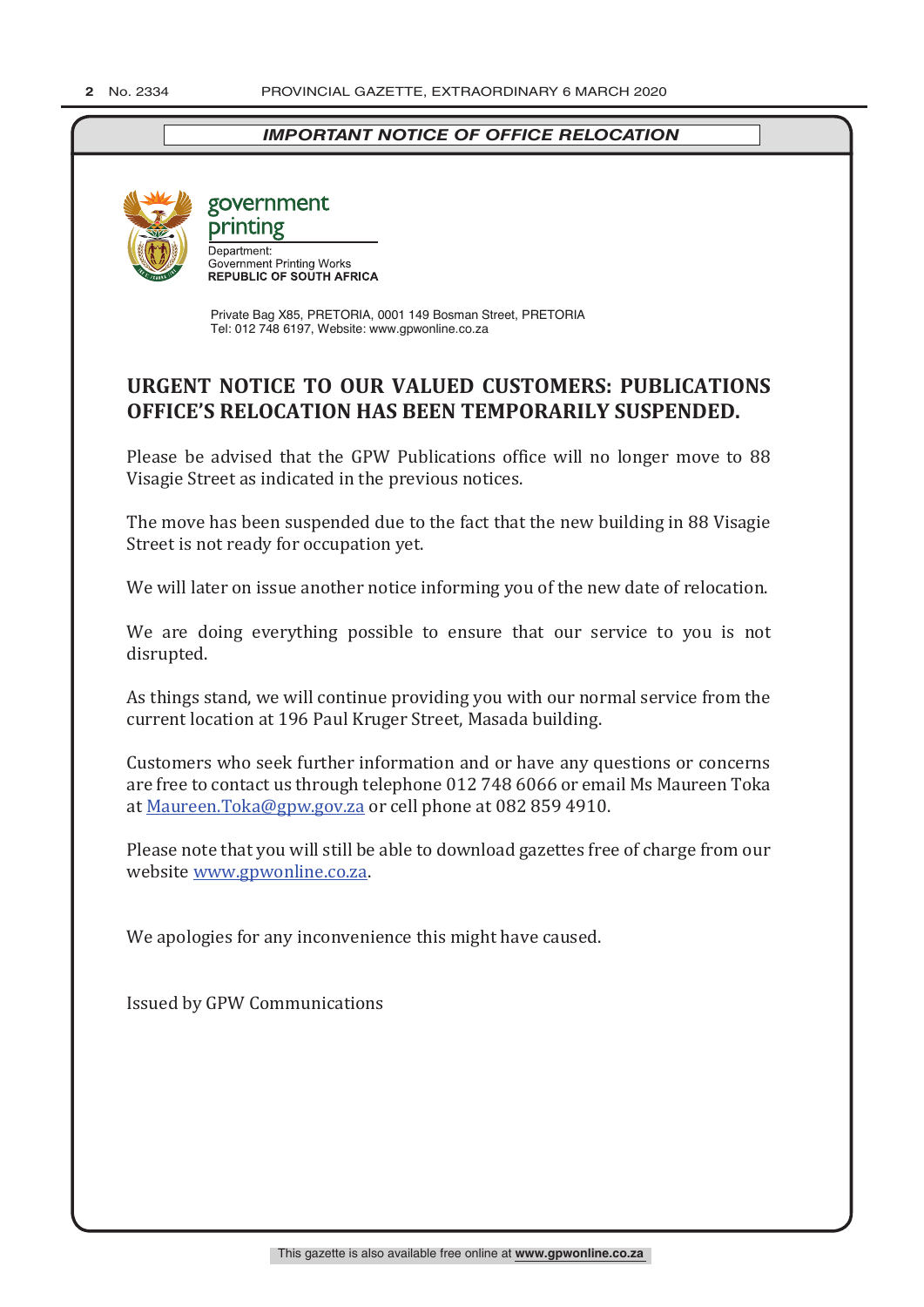## **IMPORTANT NOTICE:**

**The GovernmenT PrinTinG Works Will noT be held resPonsible for any errors ThaT miGhT occur due To The submission of incomPleTe / incorrecT / illeGible coPy.**

**no fuTure queries Will be handled in connecTion WiTh The above.**

As of *Monday, 04 January 2016*, the **Government Printing Works** has become the custodian of the Northern Cape *Provincial Gazette*.

**GPW** will start accepting notices from Northern Cape (NC) customers with the following conditions:

- Any submissions received from the NCPL (Northern Cape Provincial Legislature) from the 01 January 2016 will be rejected.
- Any submissions received from NC customers where the proof of payment is made to NCPL will also be rejected.
- Over and above these 2 points, the **GPW** Business rules and Submissions deadlines will apply.

Each province has standard notice types that are published in that specific *Provincial Gazette*. The valid notice types applicable for the Northern Cape *Provincial Gazette* are: Proclamations, General Notice, Municipal Notice, Premier's Notice

*Table of Contents*

No Page No

#### **GENERAL NOTICE / ALGEMENE KENNISGEWINGS**

| 33 | Northern Cape Liquor Act, 2008: Notice of intention to apply in terms of section 20 of the act for license [reg. 4 (1)] 13 |  |
|----|----------------------------------------------------------------------------------------------------------------------------|--|
| 33 | Noord-Kaap Drankwet, 2008: Kennisgewing van voorneme om kragtens artikel 20 van die wet vir n lisensie                     |  |
|    |                                                                                                                            |  |

# **LIST OF TARIFF RATES** FOR PUBLICATION OF LIQUOR NOTICES

## **COMMENCEMENT: 1 APRIL 2018**

| <b>Pricing for Fixed Price Notices</b>                     |                      |
|------------------------------------------------------------|----------------------|
| <b>Notice Type</b>                                         | <b>New Price (R)</b> |
| Application for Liquor Licence - National                  | 151.32               |
| Application for Transfer of Liquor License - National      | 151.32               |
| Application for Liquor Licence - Gauteng                   | 151.32               |
| Application for Liguor Licence - Mpumalanga                | 151.32               |
| Application for Transfer of Liquor License - Mpumalanga    | 151.32               |
| Application for Liquor Licence - Northern Cape             | 151.32               |
| Application for Transfer of Liquor License - Northern Cape | 151.32               |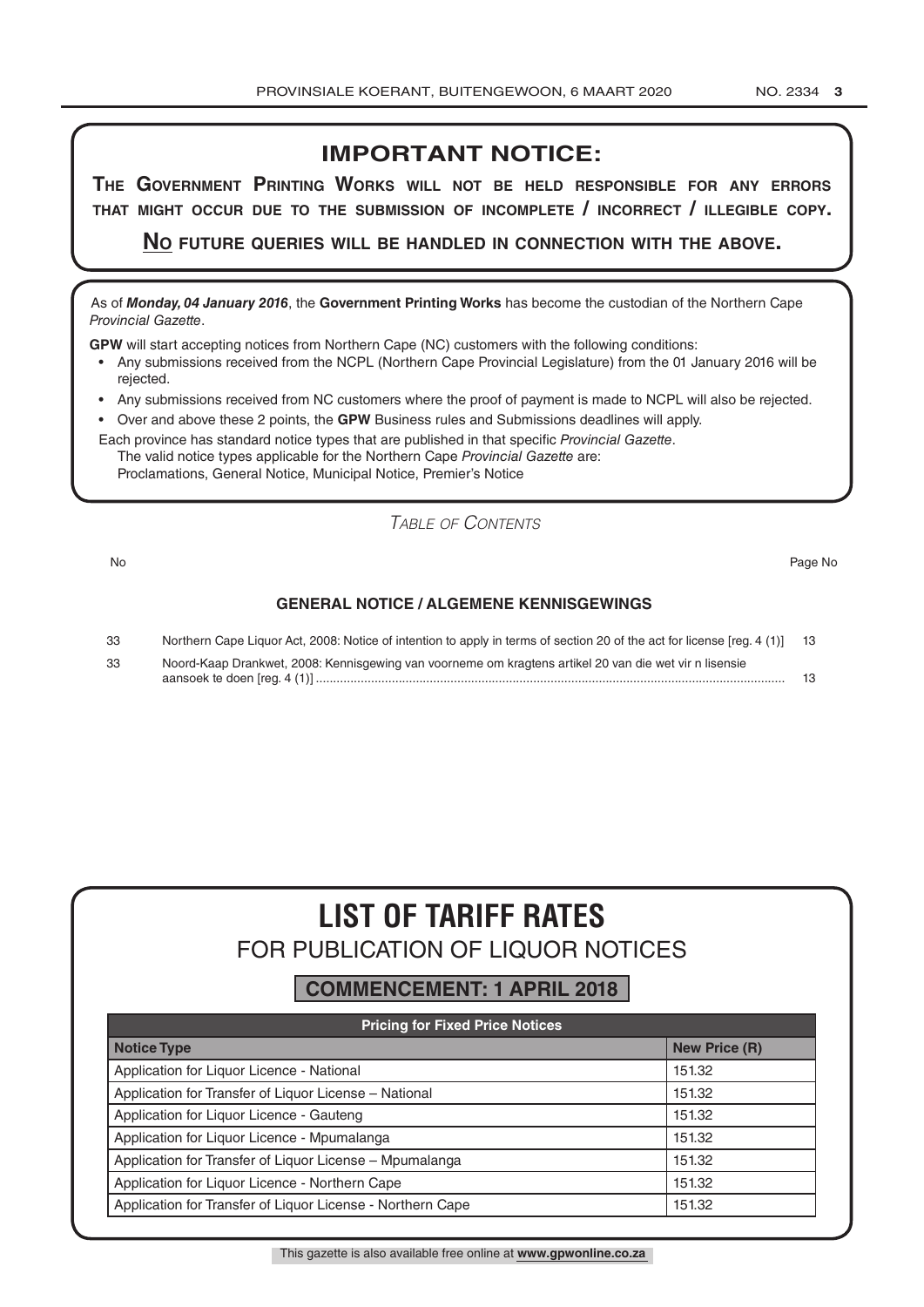

# **HIGH ALERT: SCAM WARNING!!!**

## **TO ALL SUPPLIERS AND SERVICE PROVIDERS OF THE GOVERNMENT PRINTING WORKS**

It has come to the attention of the *GOVERNMENT PRINTING WORKS* that there are certain unscrupulous companies and individuals who are defrauding unsuspecting businesses disguised as representatives of the *Government Printing Works* (*GPW*).

The scam involves the fraudsters using the letterhead of *GPW* to send out fake tender bids to companies and requests to supply equipment and goods.

Although the contact person's name on the letter may be of an existing official, the contact details on the letter are not the same as the *Government Printing Works*'. When searching on the Internet for the address of the company that has sent the fake tender document, the address does not exist.

The banking details are in a private name and not company name. Government will never ask you to deposit any funds for any business transaction. *GPW* has alerted the relevant law enforcement authorities to investigate this scam to protect legitimate businesses as well as the name of the organisation.

Example of e-mails these fraudsters are using:

#### **PROCUREMENT@GPW-GOV.ORG**

Should you suspect that you are a victim of a scam, you must urgently contact the police and inform the *GPW*.

*GPW* has an official email with the domain as **@gpw.gov.za**

Government e-mails DO NOT have org in their e-mail addresses. All of these fraudsters also use the same or very similar telephone numbers. Although such number with an area code 012 looks like a landline, it is not fixed to any property.

*GPW* will never send you an e-mail asking you to supply equipment and goods without a purchase/order number. *GPW* does not procure goods for another level of Government. The organisation will not be liable for actions that result in companies or individuals being resultant victims of such a scam.

*Government Printing Works* gives businesses the opportunity to supply goods and services through RFQ / Tendering process. In order to be eligible to bid to provide goods and services, suppliers must be registered on the National Treasury's Central Supplier Database (CSD). To be registered, they must meet all current legislative requirements (e.g. have a valid tax clearance certificate and be in good standing with the South African Revenue Services - SARS).

 The tender process is managed through the Supply Chain Management (SCM) system of the department. SCM is highly regulated to minimise the risk of fraud, and to meet objectives which include value for money, open and effective competition, equitability, accountability, fair dealing, transparency and an ethical approach. Relevant legislation, regulations, policies, guidelines and instructions can be found on the tender's website.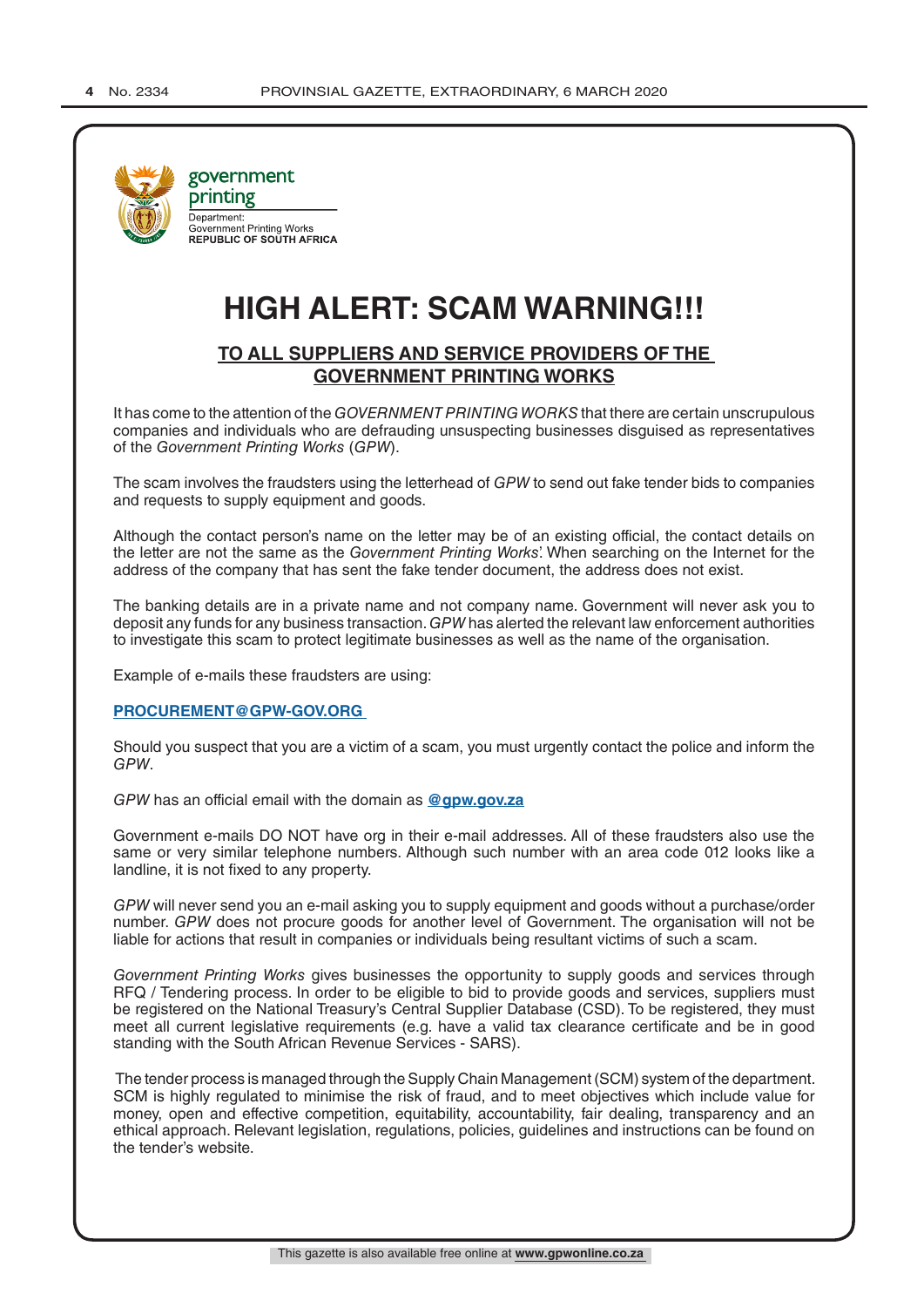#### **Fake Tenders**

National Treasury's CSD has launched the Government Order Scam campaign to combat fraudulent requests for quotes (RFQs). Such fraudulent requests have resulted in innocent companies losing money. We work hard at preventing and fighting fraud, but criminal activity is always a risk.

#### **How tender scams work**

There are many types of tender scams. Here are some of the more frequent scenarios:

Fraudsters use what appears to be government department stationery with fictitious logos and contact details to send a fake RFQ to a company to invite it to urgently supply goods. Shortly after the company has submitted its quote, it receives notification that it has won the tender. The company delivers the goods to someone who poses as an official or at a fake site. The Department has no idea of this transaction made in its name. The company is then never paid and suffers a loss.

#### OR

Fraudsters use what appears to be government department stationery with fictitious logos and contact details to send a fake RFQ to Company A to invite it to urgently supply goods. Typically, the tender specification is so unique that only Company B (a fictitious company created by the fraudster) can supply the goods in question.

Shortly after Company A has submitted its quote it receives notification that it has won the tender. Company A orders the goods and pays a deposit to the fictitious Company B. Once Company B receives the money, it disappears. Company A's money is stolen in the process.

Protect yourself from being scammed

- If you are registered on the supplier databases and you receive a request to tender or quote that seems to be from a government department, contact the department to confirm that the request is legitimate. Do not use the contact details on the tender document as these might be fraudulent.
- Compare tender details with those that appear in the Tender Bulletin, available online at **www.gpwonline.co.za**
- Make sure you familiarise yourself with how government procures goods and services. Visit the tender website for more information on how to tender.
- If you are uncomfortable about the request received, consider visiting the government department and/or the place of delivery and/or the service provider from whom you will be sourcing the goods.
- In the unlikely event that you are asked for a deposit to make a bid, contact the SCM unit of the department in question to ask whether this is in fact correct.

Any incidents of corruption, fraud, theft and misuse of government property in the *Government Printing Works* can be reported to:

Supply Chain Management: Ms. Anna Marie Du Toit, Tel. (012) 748 6292. Email: **Annamarie.DuToit@gpw.gov.za**

Marketing and Stakeholder Relations: Ms Bonakele Mbhele, at Tel. (012) 748 6193. Email: **Bonakele.Mbhele@gpw.gov.za** 

Security Services: Mr Daniel Legoabe, at tel. (012) 748 6176. Email: **Daniel.Legoabe@gpw.gov.za**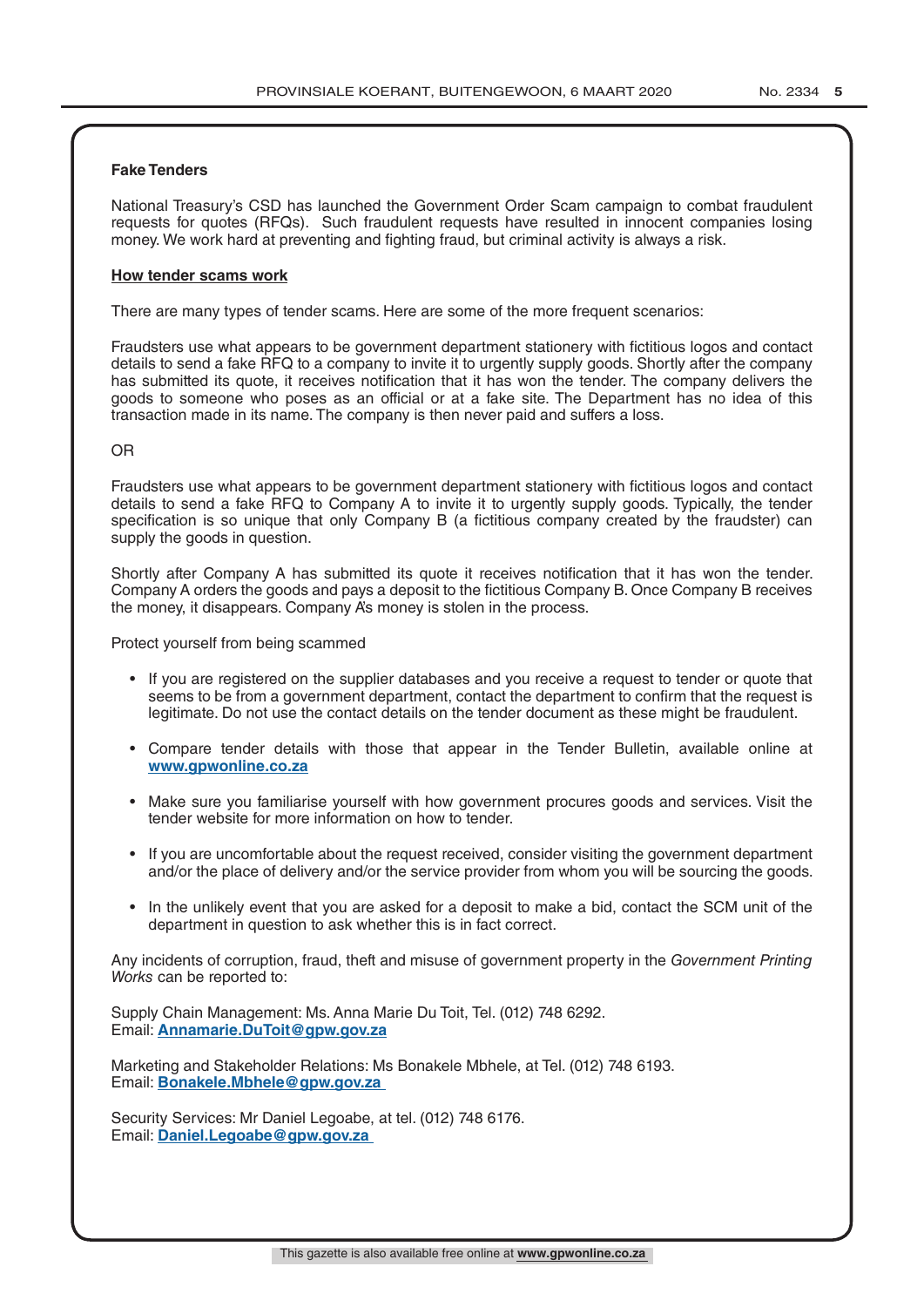# *Closing times for APPLICATIONS FOR*  $\bigcirc$   $\bigcirc$   $\bigcirc$   $\bigcirc$   $\bigcirc$   $\bigcirc$   $\bigcirc$   $\bigcirc$   $\bigcirc$   $\bigcirc$   $\bigcirc$   $\bigcirc$   $\bigcirc$   $\bigcirc$   $\bigcirc$   $\bigcirc$   $\bigcirc$   $\bigcirc$   $\bigcirc$   $\bigcirc$   $\bigcirc$   $\bigcirc$   $\bigcirc$   $\bigcirc$   $\bigcirc$   $\bigcirc$   $\bigcirc$   $\bigcirc$   $\bigcirc$   $\bigcirc$   $\bigcirc$

*The closing time is 15:00 sharp on the following days:*

- ➤ **20 December 2019,** Friday for the issue of Friday **03 January 2020**
- ➤ **24 January,** Friday for the issue of Friday **07 February 2020**
- ➤ **21 February,** Friday for the issue of Friday **06 March 2020**
- ➤ **20 March,** Friday for the issue of Friday **03 April 2020**
- ➤ **24 April,** Friday for the issue of Friday **08 May 2020**
- ➤ **22 May,** Friday for the issue of Friday **05 June 2020**
- ➤ **19 June,** Friday for the issue of Friday **03 July 2020**
- ➤ **24 July,** Friday for the issue of Friday **07 August 2020**
- ➤ **21 August,** Friday for the issue of Friday **04 September 2020**
- ➤ **18 September,** Friday for the issue of Friday **02 October 2020**
- ➤ **23 October,** Friday for the issue of Friday **06 November 2020**
- $\blacktriangleright$ **20 November,** Friday for the issue of Friday **04 December 2020**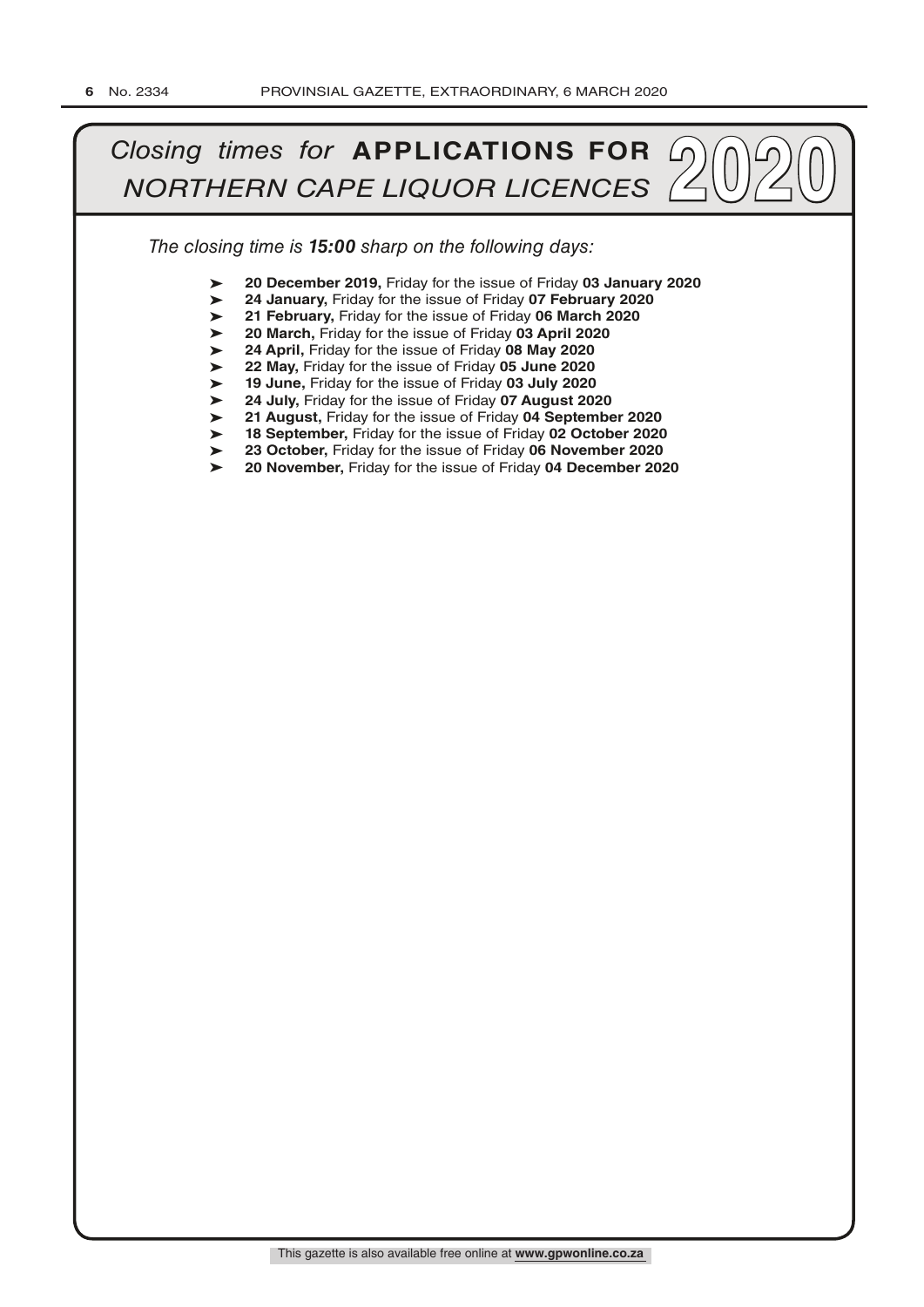The **Government Printing Works** (**GPW**) has established rules for submitting notices in line with its electronic notice processing system, which requires the use of electronic *Adobe* Forms. Please ensure that you adhere to these guidelines when completing and submitting your notice submission.

#### **Closing Times for ACCepTAnCe of noTiCes**

- 1. The *Government Gazette* and *Government Tender Bulletin* are weekly publications that are published on Fridays and the closing time for the acceptance of notices is strictly applied according to the scheduled time for each gazette.
- 2. Please refer to the Submission Notice Deadline schedule in the table below. This schedule is also published online on the Government Printing works website www.gpwonline.co.za

All re-submissions will be subject to the standard cut-off times. **All notices received after the closing time will be rejected**.

| <b>Government Gazette Type</b>                          | <b>Publication</b><br><b>Frequency</b> | <b>Publication Date</b>                         | <b>Submission Deadline</b>          | <b>Cancellations Deadline</b>                              |
|---------------------------------------------------------|----------------------------------------|-------------------------------------------------|-------------------------------------|------------------------------------------------------------|
| <b>National Gazette</b>                                 | Weekly                                 | Friday                                          | Friday 15h00 for next Friday        | Tuesday, 15h00 - 3<br>working days prior to<br>publication |
| <b>Regulation Gazette</b>                               | Weekly                                 | Friday                                          | Friday 15h00 for next Friday        | Tuesday, 15h00 - 3<br>working days prior to<br>publication |
| <b>Petrol Price Gazette</b>                             | Monthly                                | Tuesday before 1st<br>Wednesday of the<br>month | One day before publication          | 1 working day prior to<br>publication                      |
| <b>Road Carrier Permits</b>                             | Weekly                                 | Friday                                          | Thursday 15h00 for next<br>Friday   | 3 working days prior to<br>publication                     |
| <b>Unclaimed Monies (Justice,</b><br>Labour or Lawyers) | January /<br>September 2 per<br>vear   | <b>Last Friday</b>                              | One week before publication         | 3 working days prior to<br>publication                     |
| Parliament (Acts, White<br>Paper, Green Paper)          | As required                            | Any day of the week                             | None                                | 3 working days prior to<br>publication                     |
| <b>Manuals</b>                                          | <b>Bi- Monthly</b>                     | 2nd and last Thursday<br>of the month           | One week before publication         | 3 working days prior to<br>publication                     |
| <b>State of Budget</b><br>(National Treasury)           | Monthly                                | 30th or last Friday of<br>the month             | One week before publication         | 3 working days prior to<br>publication                     |
| <b>Extraordinary Gazettes</b>                           | As required                            | Any day of the week                             | Before 10h00 on publication<br>date | Before 10h00 on<br>publication date                        |
| Legal Gazettes A, B and C                               | Weekly                                 | Friday                                          | One week before publication         | Tuesday, 15h00 - 3<br>working days prior to<br>publication |
| <b>Tender Bulletin</b>                                  | Weekly                                 | Friday                                          | Friday 15h00 for next Friday        | Tuesday, 15h00 - 3<br>working days prior to<br>publication |
| Gauteng                                                 | Weekly                                 | Wednesday                                       | Two weeks before publication        | 3 days after submission<br>deadline                        |
| <b>Eastern Cape</b>                                     | Weekly                                 | Monday                                          | One week before publication         | 3 working days prior to<br>publication                     |
| Northern Cape                                           | Weekly                                 | Monday                                          | One week before publication         | 3 working days prior to<br>publication                     |
| <b>North West</b>                                       | Weekly                                 | Tuesdav                                         | One week before publication         | 3 working days prior to<br>publication                     |
| <b>KwaZulu-Natal</b>                                    | Weekly                                 | Thursday                                        | One week before publication         | 3 working days prior to<br>publication                     |
| Limpopo                                                 | Weekly                                 | Friday                                          | One week before publication         | 3 working days prior to<br>publication                     |
| Mpumalanga                                              | Weekly                                 | Friday                                          | One week before publication         | 3 working days prior to<br>publication                     |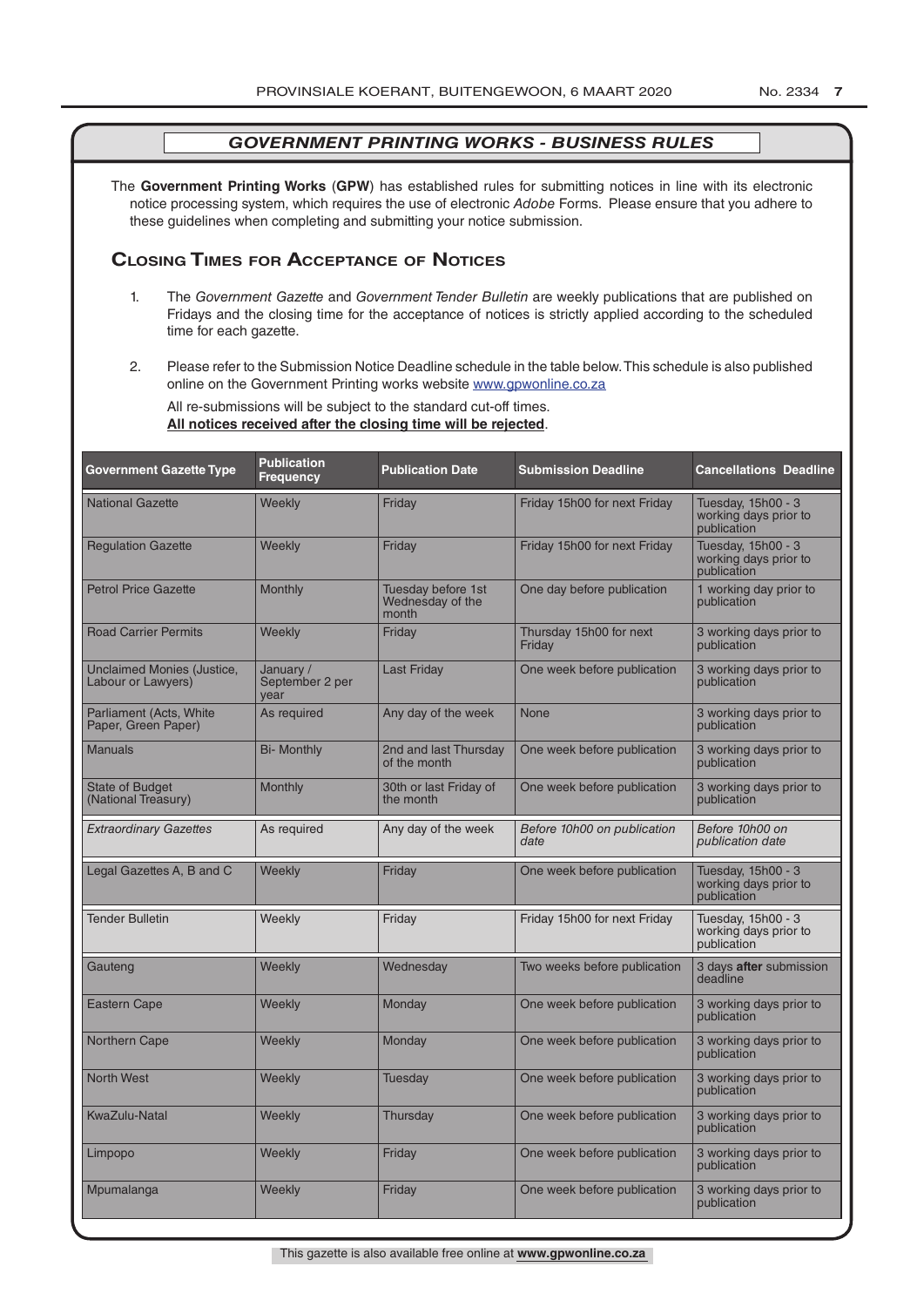| <b>Government Gazette Type</b>          | <b>Publication</b><br><b>Frequency</b> | <b>Publication Date</b>                              | <b>Submission Deadline</b>   | <b>Cancellations Deadline</b>               |
|-----------------------------------------|----------------------------------------|------------------------------------------------------|------------------------------|---------------------------------------------|
| Gauteng Liquor License<br>Gazette       | Monthly                                | Wednesday before<br>the First Friday of the<br>month | Two weeks before publication | 3 working days after<br>submission deadline |
| Northern Cape Liquor<br>License Gazette | Monthly                                | First Friday of the<br>month                         | Two weeks before publication | 3 working days after<br>submission deadline |
| National Liquor License<br>Gazette      | <b>Monthly</b>                         | First Friday of the<br>month                         | Two weeks before publication | 3 working days after<br>submission deadline |
| Mpumalanga Liquor License<br>Gazette    | <b>Bi-Monthly</b>                      | Second & Fourth<br>Friday                            | One week before publication  | 3 working days prior to<br>publication      |

#### **exTrAordinAry gAzeTTes**

3. *Extraordinary Gazettes* can have only one publication date. If multiple publications of an *Extraordinary Gazette* are required, a separate Z95/Z95Prov *Adobe* Forms for each publication date must be submitted.

#### **NOTICE SUBMISSION PROCESS**

- 4. Download the latest *Adobe* form, for the relevant notice to be placed, from the **Government Printing Works** website www.gpwonline.co.za.
- 5. The *Adobe* form needs to be completed electronically using *Adobe Acrobat* / *Acrobat Reader*. Only electronically completed *Adobe* forms will be accepted. No printed, handwritten and/or scanned *Adobe* forms will be accepted.
- 6. The completed electronic *Adobe* form has to be submitted via email to submit.egazette@gpw.gov.za. The form needs to be submitted in its original electronic *Adobe* format to enable the system to extract the completed information from the form for placement in the publication.
- 7. Every notice submitted **must** be accompanied by an official **GPW** quotation. This must be obtained from the *eGazette* Contact Centre.
- 8. Each notice submission should be sent as a single email. The email **must** contain **all documentation relating to a particular notice submission**.
	- 8.1. Each of the following documents must be attached to the email as a separate attachment:
		- 8.1.1. An electronically completed *Adobe* form, specific to the type of notice that is to be placed.
			- 8.1.1.1. For National *Government Gazette* or *Provincial Gazette* notices, the notices must be accompanied by an electronic Z95 or Z95Prov *Adobe* form
			- 8.1.1.2. The notice content (body copy) **MUST** be a separate attachment.
		- 8.1.2. A copy of the official **Government Printing Works** quotation you received for your notice. *(Please see Quotation section below for further details)*
		- 8.1.3. A valid and legible Proof of Payment / Purchase Order: **Government Printing Works** account customer must include a copy of their Purchase Order*.* **Non**-**Government Printing Works** account customer needs to submit the proof of payment for the notice
		- 8.1.4. Where separate notice content is applicable (Z95, Z95 Prov and TForm 3, it should **also** be attached as a separate attachment. *(Please see the Copy Section below, for the specifications)*.
		- 8.1.5. Any additional notice information if applicable.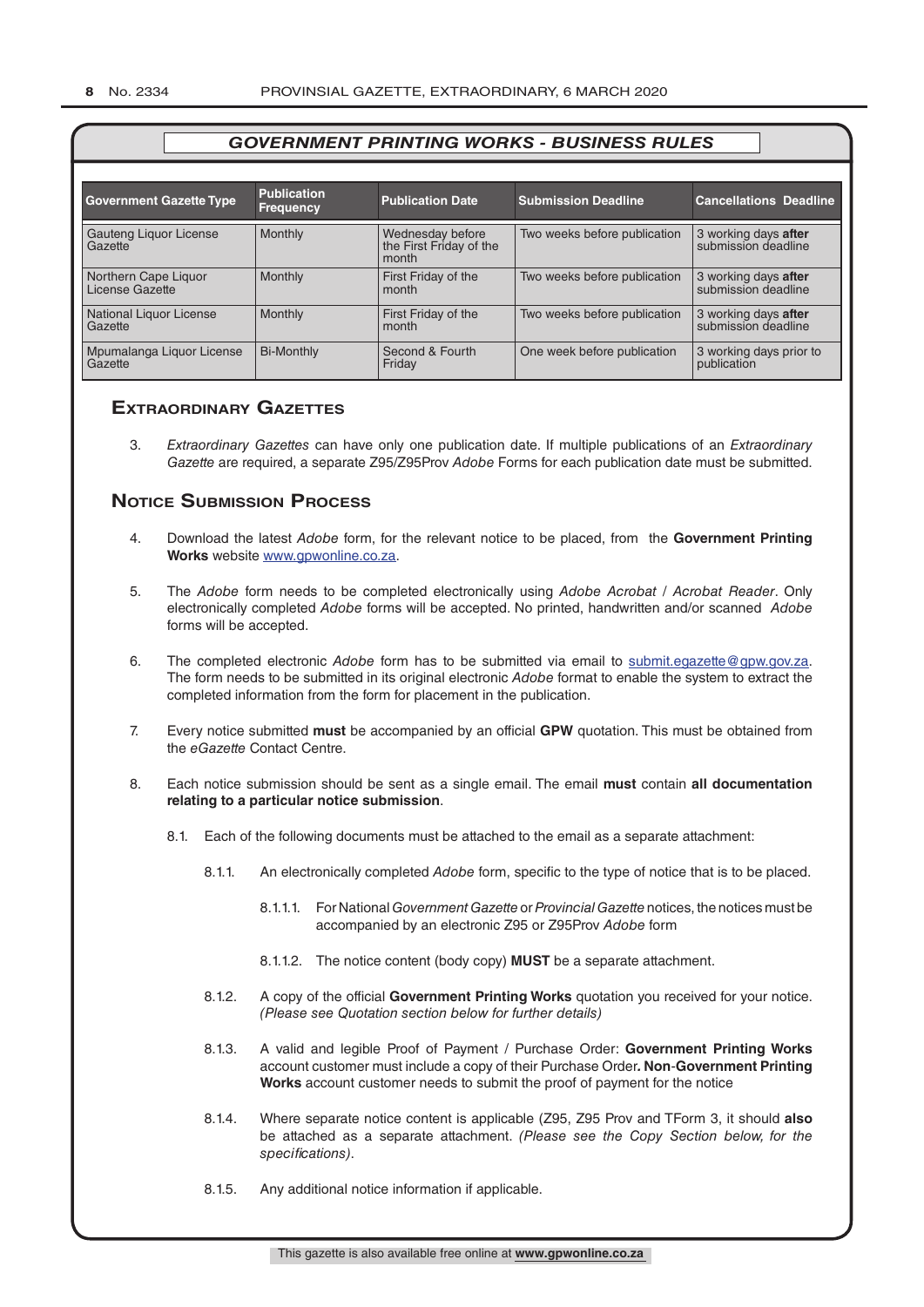- 9. The electronic *Adobe* form will be taken as the primary source for the notice information to be published. Instructions that are on the email body or covering letter that contradicts the notice form content will not be considered. The information submitted on the electronic *Adobe* form will be published as-is.
- 10. To avoid duplicated publication of the same notice and double billing, Please submit your notice **ONLY ONCE.**
- 11. Notices brought to **GPW** by "walk-in" customers on electronic media can only be submitted in *Adobe* electronic form format. All "walk-in" customers with notices that are not on electronic *Adobe* forms will be routed to the Contact Centre where they will be assisted to complete the forms in the required format.
- 12. Should a customer submit a bulk submission of hard copy notices delivered by a messenger on behalf of any organisation e.g. newspaper publisher, the messenger will be referred back to the sender as the submission does not adhere to the submission rules.

#### **QuoTATions**

- 13. Quotations are valid until the next tariff change.
	- 13.1. *Take note:* **GPW**'s annual tariff increase takes place on *1 April* therefore any quotations issued, accepted and submitted for publication up to *31 March* will keep the old tariff. For notices to be published from 1 April, a quotation must be obtained from **GPW** with the new tariffs. Where a tariff increase is implemented during the year, **GPW** endeavours to provide customers with 30 days' notice of such changes.
- 14. Each quotation has a unique number.
- 15. Form Content notices must be emailed to the *eGazette* Contact Centre for a quotation.
	- 15.1. The *Adobe* form supplied is uploaded by the Contact Centre Agent and the system automatically calculates the cost of your notice based on the layout/format of the content supplied.
	- 15.2. It is critical that these *Adobe* Forms are completed correctly and adhere to the guidelines as stipulated by **GPW**.

#### 16. **APPLICABLE ONLY TO GPW ACCOUNT HOLDERS**:

- 16.1. **GPW** Account Customers must provide a valid **GPW** account number to obtain a quotation.
- 16.2. Accounts for **GPW** account customers **must** be active with sufficient credit to transact with **GPW** to submit notices.
	- 16.2.1. If you are unsure about or need to resolve the status of your account, please contact the **GPW** Finance Department prior to submitting your notices. (If the account status is not resolved prior to submission of your notice, the notice will be failed during the process).

#### 17. **APPLICABLE ONLY TO CASH CUSTOMERS:**

- 17.1. Cash customers doing **bulk payments** must use a **single email address** in order to use the **same proof of payment** for submitting multiple notices.
- 18. The responsibility lies with you, the customer, to ensure that the payment made for your notice(s) to be published is sufficient to cover the cost of the notice(s).
- 19. Each quotation will be associated with one proof of payment / purchase order / cash receipt.

#### 19.1. This means that **the quotation number can only be used once to make a payment.**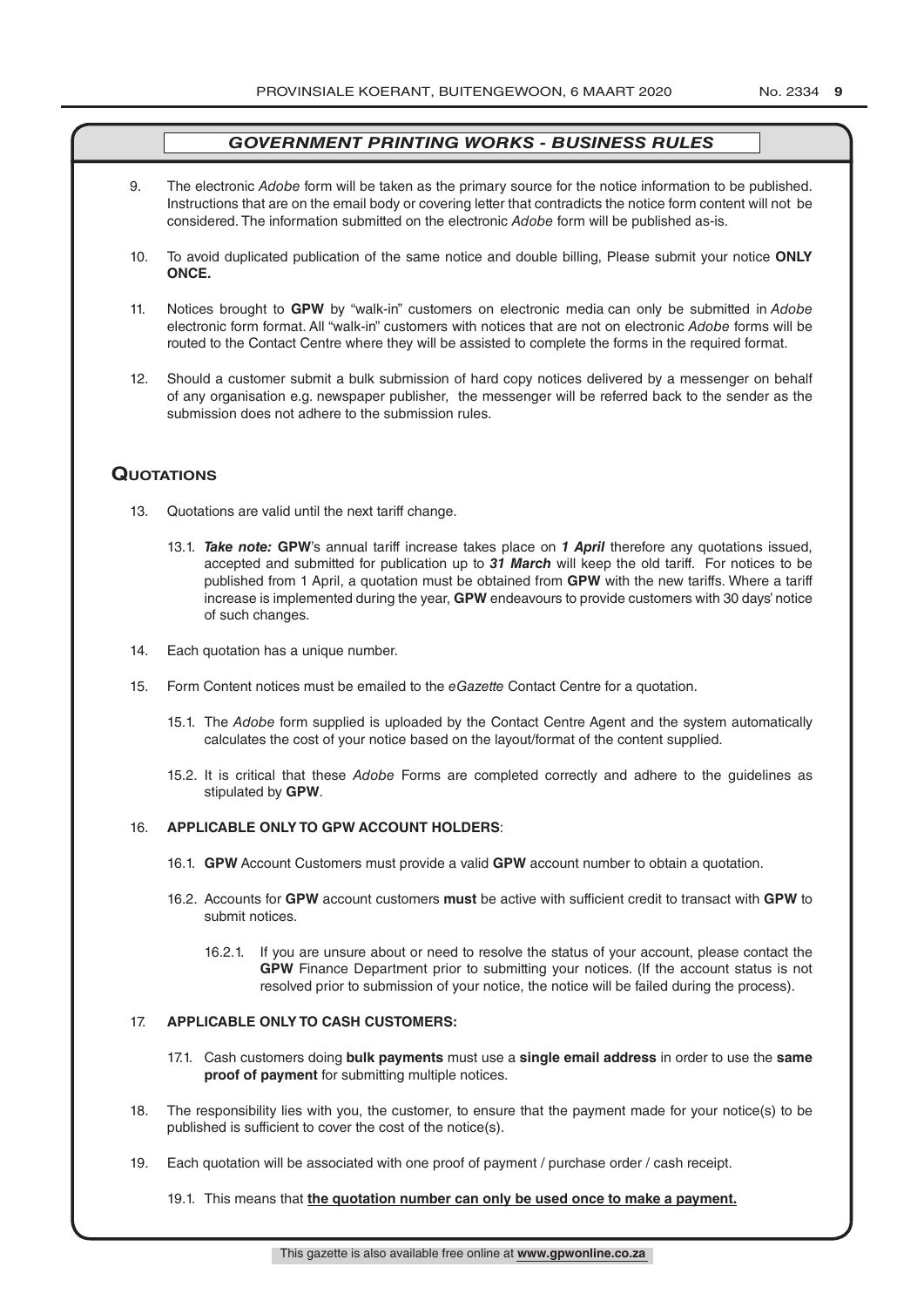#### **COPY (SEPARATE NOTICE CONTENT DOCUMENT)**

- 20. Where the copy is part of a separate attachment document for Z95, Z95Prov and TForm03
	- 20.1. Copy of notices must be supplied in a separate document and may not constitute part of any covering letter, purchase order, proof of payment or other attached documents.

The content document should contain only one notice. (You may include the different translations of the same notice in the same document).

20.2. The notice should be set on an A4 page, with margins and fonts set as follows:

Page size = A4 Portrait with page margins: Top = 40mm, LH/RH = 16mm, Bottom = 40mm; Use font size: Arial or Helvetica 10pt with 11pt line spacing;

Page size = A4 Landscape with page margins:  $Top = 16mm$ , LH/RH = 40mm, Bottom = 16mm; Use font size: Arial or Helvetica 10pt with 11pt line spacing;

#### **CAnCellATions**

- 21. Cancellation of notice submissions are accepted by **GPW** according to the deadlines stated in the table above in point 2. Non-compliance to these deadlines will result in your request being failed. Please pay special attention to the different deadlines for each gazette. Please note that any notices cancelled after the cancellation deadline will be published and charged at full cost.
- 22. Requests for cancellation must be sent by the original sender of the notice and must accompanied by the relevant notice reference number (N-) in the email body.

#### **AmendmenTs To noTiCes**

23. With effect from 01 October 2015, **GPW** will not longer accept amendments to notices. The cancellation process will need to be followed according to the deadline and a new notice submitted thereafter for the next available publication date.

#### **REJECTIONS**

- 24. All notices not meeting the submission rules will be rejected to the customer to be corrected and resubmitted. Assistance will be available through the Contact Centre should help be required when completing the forms. (012-748 6200 or email info.egazette@gpw.gov.za). Reasons for rejections include the following:
	- 24.1. Incorrectly completed forms and notices submitted in the wrong format, will be rejected.
	- 24.2. Any notice submissions not on the correct *Adobe* electronic form, will be rejected.
	- 24.3. Any notice submissions not accompanied by the proof of payment / purchase order will be rejected and the notice will not be processed.
	- 24.4. Any submissions or re-submissions that miss the submission cut-off times will be rejected to the customer. The Notice needs to be re-submitted with a new publication date.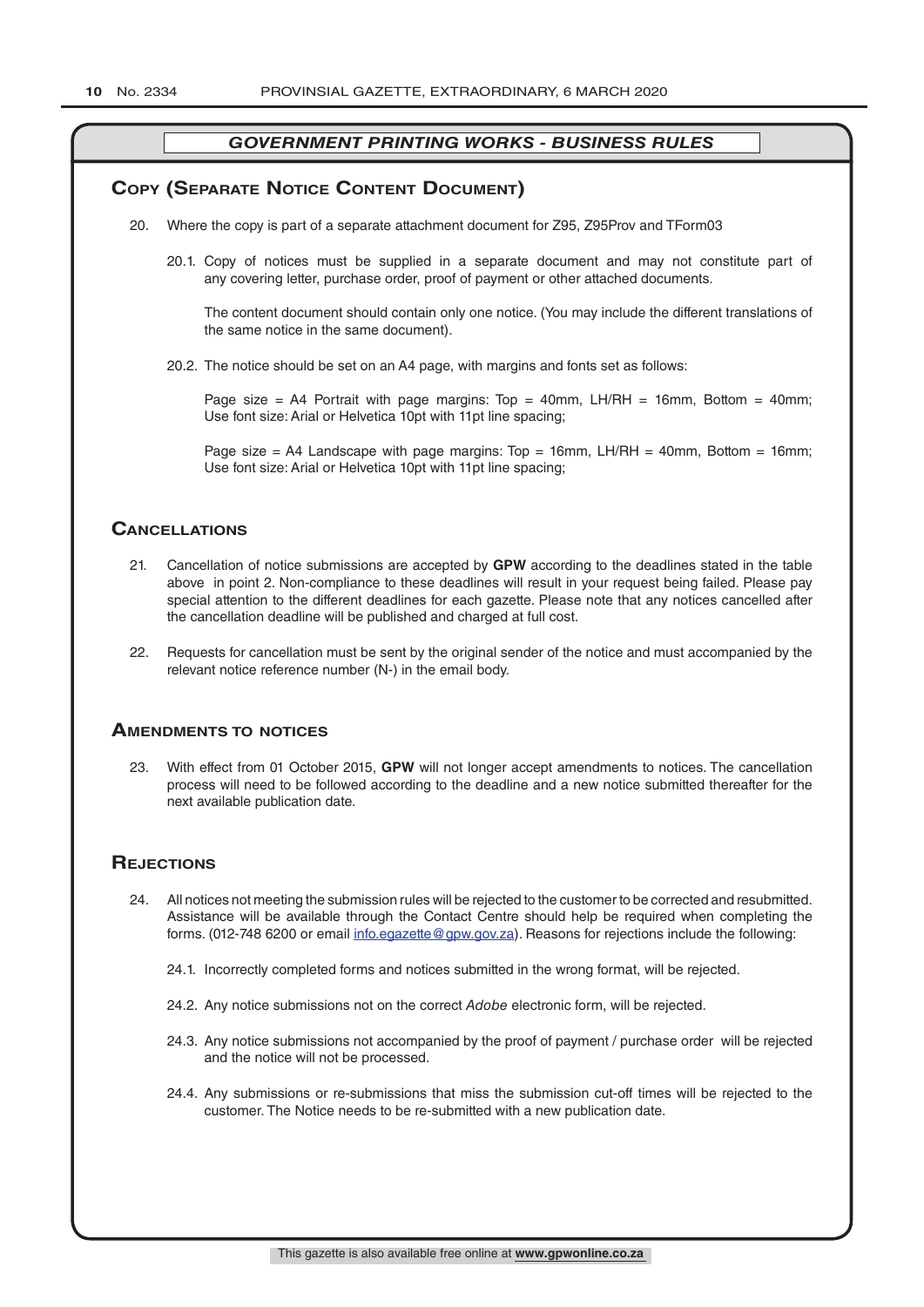#### **ApprovAl of noTiCes**

- 25. Any notices other than legal notices are subject to the approval of the Government Printer, who may refuse acceptance or further publication of any notice.
- 26. No amendments will be accepted in respect to separate notice content that was sent with a Z95 or Z95Prov notice submissions. The copy of notice in layout format (previously known as proof-out) is only provided where requested, for Advertiser to see the notice in final Gazette layout. Should they find that the information submitted was incorrect, they should request for a notice cancellation and resubmit the corrected notice, subject to standard submission deadlines. The cancellation is also subject to the stages in the publishing process, i.e. If cancellation is received when production (printing process) has commenced, then the notice cannot be cancelled.

#### **governmenT prinTer indemnified AgAinsT liAbiliTy**

- 27. The Government Printer will assume no liability in respect of—
	- 27.1. any delay in the publication of a notice or publication of such notice on any date other than that stipulated by the advertiser;
	- 27.2. erroneous classification of a notice, or the placement of such notice in any section or under any heading other than the section or heading stipulated by the advertiser;
	- 27.3. any editing, revision, omission, typographical errors or errors resulting from faint or indistinct copy.

#### **liAbiliTy of AdverTiser**

28. Advertisers will be held liable for any compensation and costs arising from any action which may be instituted against the Government Printer in consequence of the publication of any notice.

#### **CusTomer inQuiries**

Many of our customers request immediate feedback/confirmation of notice placement in the gazette from our Contact Centre once they have submitted their notice – While **GPW** deems it one of their highest priorities and responsibilities to provide customers with this requested feedback and the best service at all times, we are only able to do so once we have started processing your notice submission.

**GPW** has a 2-working day turnaround time for processing notices received according to the business rules and deadline submissions.

Please keep this in mind when making inquiries about your notice submission at the Contact Centre.

- 29. Requests for information, quotations and inquiries must be sent to the Contact Centre ONLY.
- 30. Requests for Quotations (RFQs) should be received by the Contact Centre at least **2 working days** before the submission deadline for that specific publication.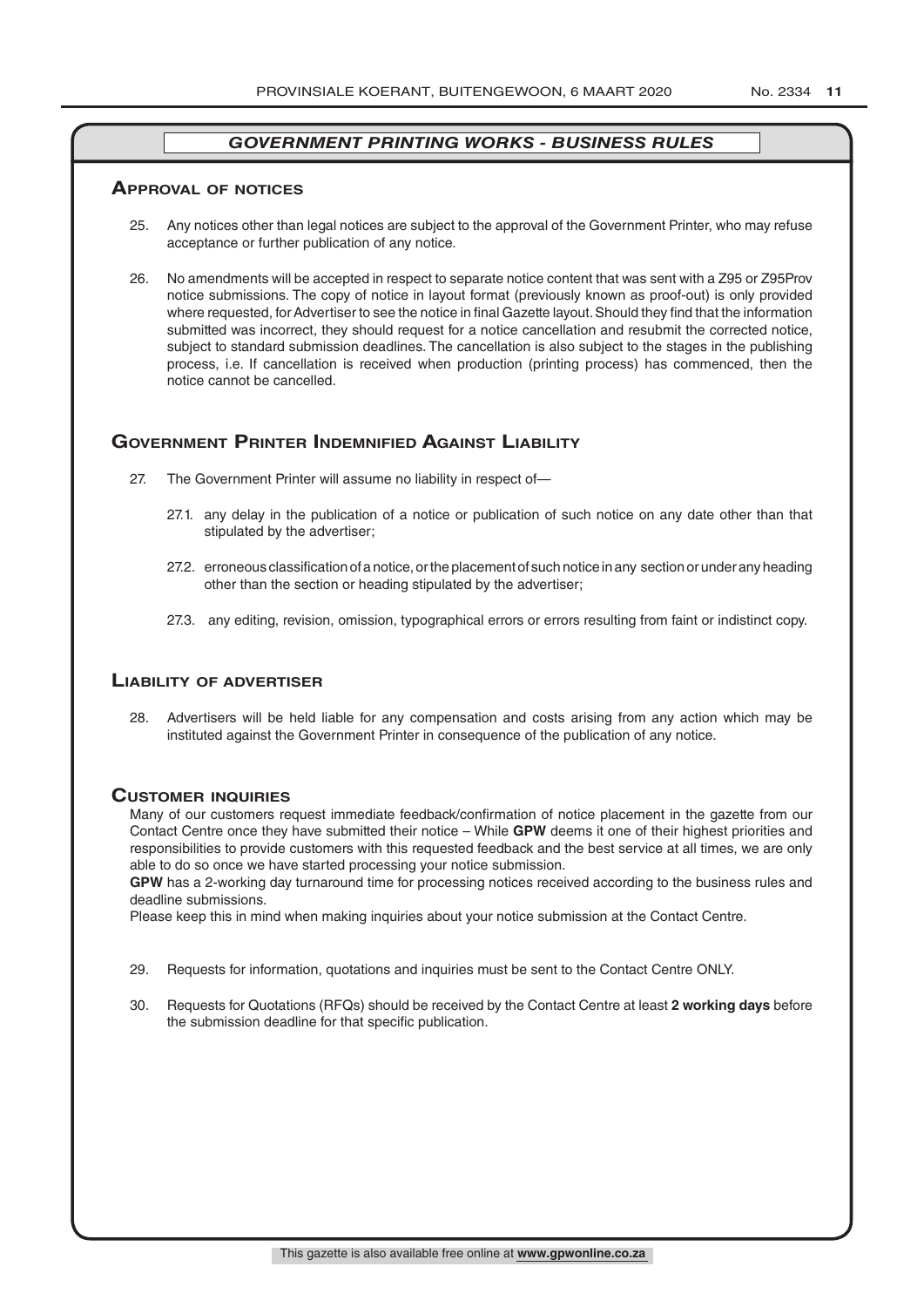#### **pAymenT of CosT**

- 31. The Request for Quotation for placement of the notice should be sent to the Gazette Contact Centre as indicated above, prior to submission of notice for advertising.
- 32. Payment should then be made, or Purchase Order prepared based on the received quotation, prior to the submission of the notice for advertising as these documents i.e. proof of payment or Purchase order will be required as part of the notice submission, as indicated earlier.
- 33. Every proof of payment must have a valid **GPW** quotation number as a reference on the proof of payment document.
- 34. Where there is any doubt about the cost of publication of a notice, and in the case of copy, an enquiry, accompanied by the relevant copy, should be addressed to the Gazette Contact Centre, **Government Printing Works**, Private Bag X85, Pretoria, 0001 email: info.egazette@gpw.gov.za before publication.
- 35. Overpayment resulting from miscalculation on the part of the advertiser of the cost of publication of a notice will not be refunded, unless the advertiser furnishes adequate reasons why such miscalculation occurred. In the event of underpayments, the difference will be recovered from the advertiser, and future notice(s) will not be published until such time as the full cost of such publication has been duly paid in cash or electronic funds transfer into the **Government Printing Works** banking account.
- 36. In the event of a notice being cancelled, a refund will be made only if no cost regarding the placing of the notice has been incurred by the **Government Printing Works**.
- 37. The **Government Printing Works** reserves the right to levy an additional charge in cases where notices, the cost of which has been calculated in accordance with the List of Fixed Tariff Rates, are subsequently found to be excessively lengthy or to contain overmuch or complicated tabulation.

#### **proof of publiCATion**

- 38. Copies of any of the *Government Gazette* or *Provincial Gazette* can be downloaded from the **Government Printing Works** website www.gpwonline.co.za free of charge, should a proof of publication be required.
- 39. Printed copies may be ordered from the Publications department at the ruling price. The **Government Printing Works** will assume no liability for any failure to post or for any delay in despatching of such *Government Gazette*(s)

#### *GOVERNMENT PRINTING WORKS CONTACT INFORMATION*

| <b>Physical Address:</b>                                            | <b>Postal Address:</b> | <b>GPW Banking Details:</b>              |
|---------------------------------------------------------------------|------------------------|------------------------------------------|
| <b>Government Printing Works</b>                                    | Private Bag X85        | <b>Bank: ABSA Bosman Street</b>          |
| 149 Bosman Street                                                   | Pretoria               | <b>Account No.: 405 7114 016</b>         |
| Pretoria                                                            | 0001                   | <b>Branch Code: 632-005</b>              |
|                                                                     |                        |                                          |
| For Gazette and Notice submissions: Gazette Submissions:            |                        | E-mail: submit.egazette@gpw.gov.za       |
| <b>For queries and quotations, contact: Gazette Contact Centre:</b> |                        | <b>E-mail:</b> info.egazette@gpw.gov.za  |
|                                                                     |                        | <b>Tel: 012-748 6200</b>                 |
|                                                                     |                        |                                          |
| <b>Contact person for subscribers: Mrs M. Toka:</b>                 |                        | <b>E-mail:</b> subscriptions @gpw.gov.za |
|                                                                     |                        | Tel: 012-748-6066 / 6060 / 6058          |
|                                                                     |                        | <b>Fax: 012-323-9574</b>                 |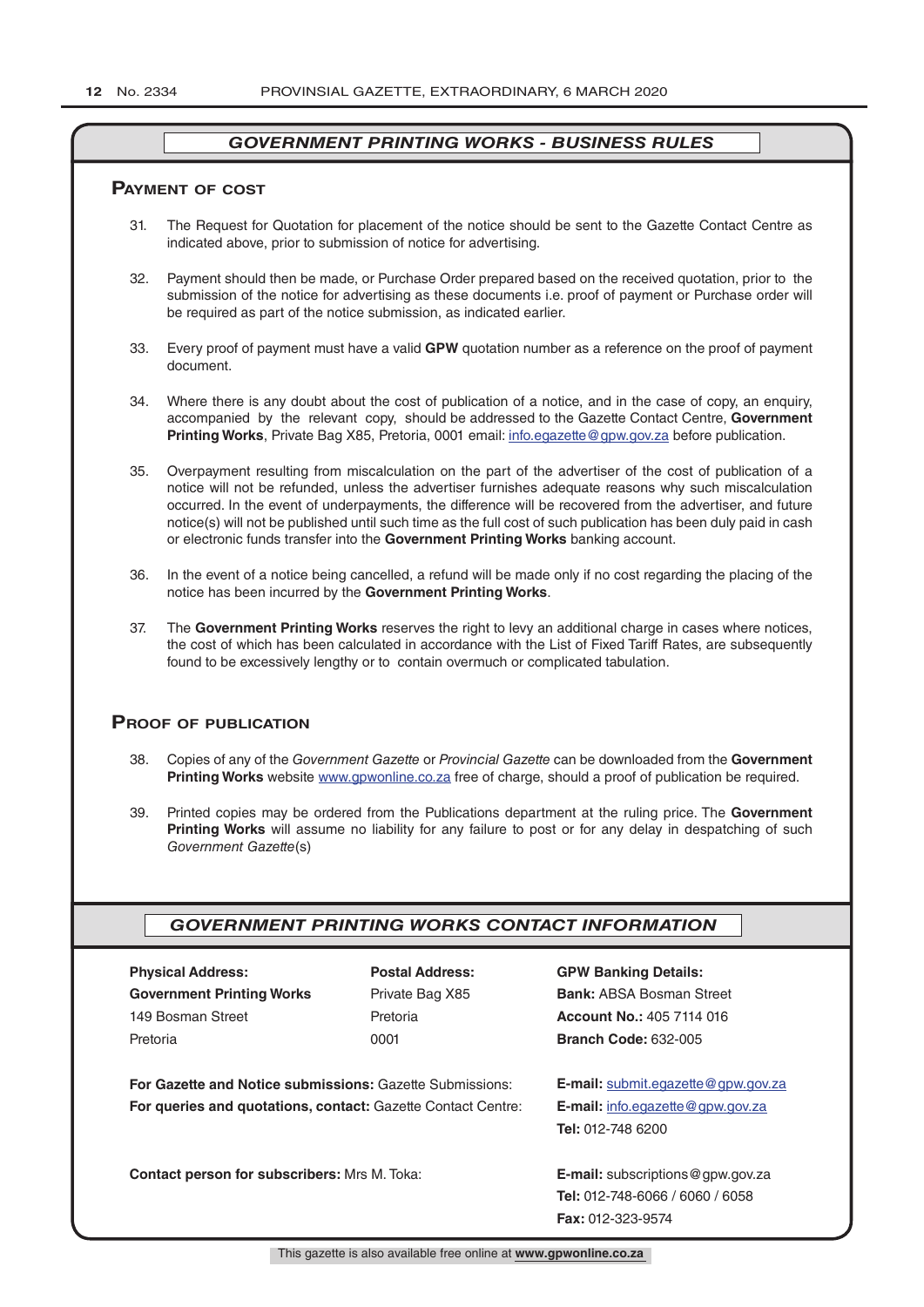# **GENERAL NOTICES**

#### **FORM 2**

#### **NOTICE 33 OF 2020**

NORTHERN CAPE LIQUOR ACT, 2008: NOTICE OF INTENTION TO APPLY IN TERMS OF SECTION 20 OF THE ACT FOR LICENSE [REG. 4 (1)]

Notice is hereby given that it is the intention to lodge the above-mentioned application, particulars of which appear hereunder, with the Northern Cape Liquor Board.

#### **SCHEDULE**

The undermentioned figures used in brackets in the Schedule, have the following meanings:

- $(1)$  = Full name, street and postal address of applicant.
- $(2)$  = Kind of licence applied for.
- $(3)$  = Kind of liquor to be sold.
- $(4)$  = Name under which business is to be conducted and full address of premises.
- $(5)$  = Extra Items to be sold; section 4 (5) (a) and (b).

- **(1) Dineo Georginah Mosimanyane**, (7412020817086), Stand 826, Magojaneng village, Kuruman; P O Box 952, Kathu, 8446.
- 
- 
- (4) L & D Chicken Dust and Restuarant, Stand Number Z2, Kagung village, Kuruman.
- (5) Section  $4(5)(a)$ . (5) Section  $4(5)(a)$ .

- **(1) Gerhardus Dirk Vollgraaff**, (800724 5033 086), Plot 1429, Jooste-Eiland, Upington, 8801; PO Box 1110, Upington, 8800.
- (2) Restaurant Liquor License in terms of Section 16(1)(b) of the Act.
- 
- (4) Du Café Restaurant, Erf 953, 137 Schröder Street, Upington, 8801.
- (5) Permission in terms of Section 4(5)(a) of the Act to conduct other business upon the premises.

- **(1) AMELIA WILEY**, (6502090020081), 34A Grundling street, De Aar, 7000; 31 Alida street, de Aar, 7000.
- (2) Liquor. (2) Liquor.
- 
- (4) Guesthouse Manor, de Aar, 7000, 31 Alida street, de Aar, 7000.
- (5) N/A. (5) N/A.

## Algemene Kennisgewings

#### **VORM 2**

#### **KENNISGEWING 33 OF 2020**

NOORD-KAAP DRANKWET, 2008: KENNISGEWING VAN VOORNEME OM KRAGTENS ARTIKEL 20 VAN DIE WET VIR N LISENSIE AANSOEK TE DOEN [REG. 4 (1)]

Kennis geskied hiermee dat dit die voorneme is om die bo-genoemde aansoek, waarvan besonderhede hieronder verskyn, by die Noord-Kaap Drankraad in te dien.

#### **BYLAE**

- Onderstaande syfers, wat tussen hakies in die Bylae gebruik word, het die volgende betekenisse:
	- (1) = Volledige naam, straat- en posadres van aansoeker.
	- (2) = Soort lisensie waarvoor aansoek gedoen word.
	- (3) = Soort drank wat verkoop sal word.
	- (4) = Naam waaronder besigheid gedoen sal word en volledige adres van perseel.
	- (5) = Ekstra items wat verkoop kan word; artikel 4 (5)(a) en (b).

#### **GASEGONYANE GASEGONYANE**

- **(1) Dineo Georginah Mosimanyane**, (7412020817086), Stand 826, Magojaneng village, Kuruman; P O Box 952, Kathu, 8446.
- (2) Restuarant Liquor Licence. (2) Restuarant Liquor Licence.
- (3) All kinds of liqour. (3) All kinds of liqour.
	- (4) L & D Chicken Dust and Restuarant, Stand Number Z2, Kagung village, Kuruman.
	-

#### **DAWID KRUIPER MUNICIPALITY DAWID KRUIPER MUNISIPALITEIT**

- **(1) Gerhardus Dirk Vollgraaff**, (800724 5033 086), Perseel 1429, Jooste-Eiland, Upington, 8801; Posbus 1110, Upington, 8800.
- (2) Restaurant dranklisensie in terme van Artikel 16(1)(b) van die Wet.
- (3) All kinds. (3) Alle soorte.
	- (4) Du Café Restaurant, Erf 953, Schröderstraat 137, Upington, 8801.
	- (5) Goedkeuring kragtens Artikel 4(5) (a) van die Wet om ander besigheid op die perseel voort te sit.

#### **EMTHANJENI EMTHANJENI**

- **(1) AMELIA WILEY**, (6502090020081), 34A Grundling street, De Aar, 7000; 31 Alida street, de Aar, 7000.
- 
- (3) Beer, Wine, Spirits. (3) Beer, Wine, Spirits.
	- (4) Guesthouse Manor, de Aar, 7000, 31 Alida street, de Aar, 7000.
	-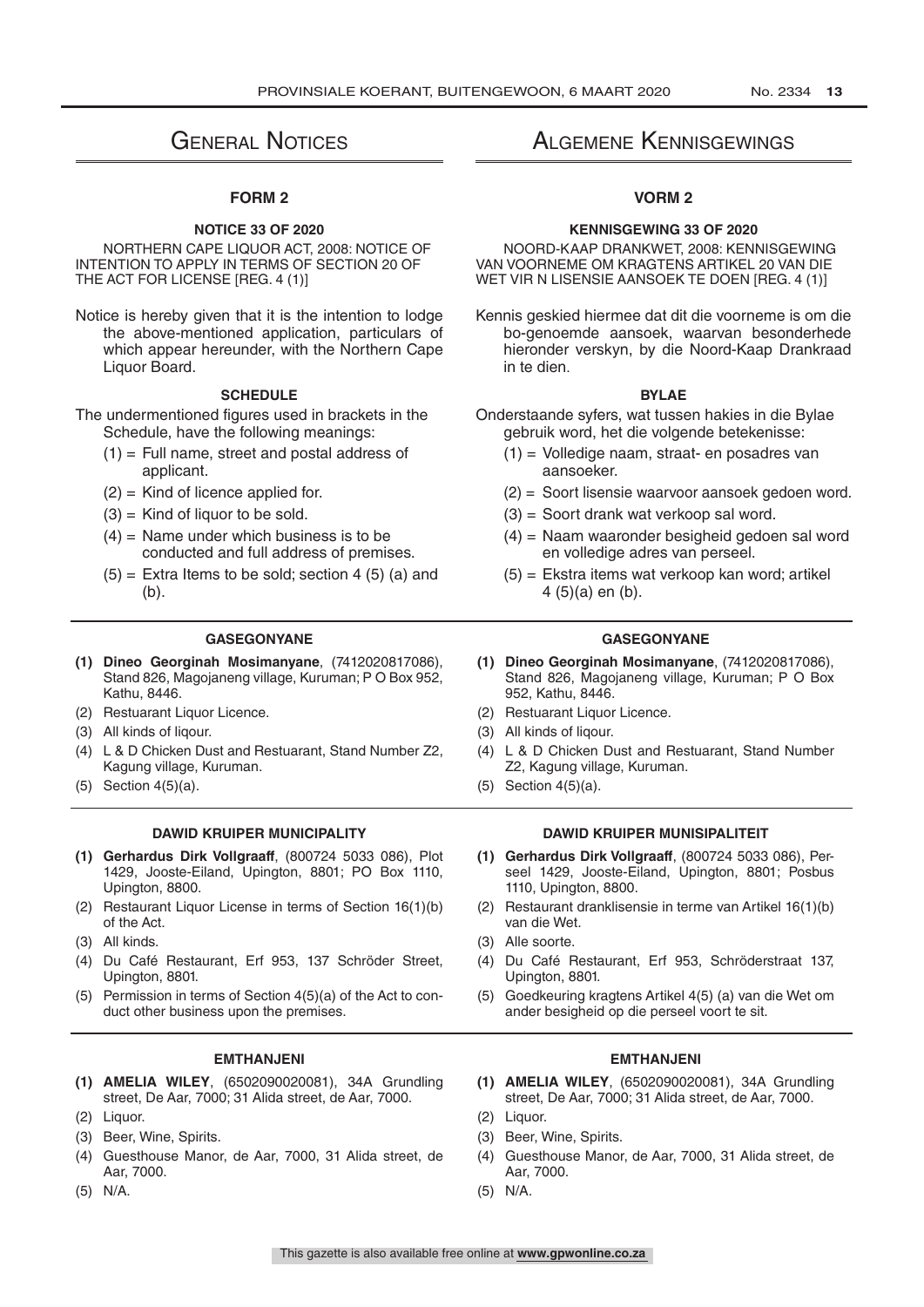|     | <b>GA-SEGONYANE LOCAL MUNICIPALITY</b><br>(1) CORRELENE BELEGGINGS CC, (2004/024199/23), 4<br>THELMA STREET, POSTMASBURG, 8420; P.O. BOX<br>29, POSTMASBURG, 8420.<br>(2) GUEST HOUSE LIQUOR LICENSE.<br>(3) ALL KINDS OF LIQUOR.<br>(4) SISIBALA GAME RESERVE, PORTION 6 (PORTION<br>OF PORTION 1) OF THE FARM BOLHAM NO. 686,<br>KURUMAN, 8460.<br>(5) SECTION 4(5)(A) & (B). | <b>GA-SEGONYANE PLAASLIKE MUNISIPALITEIT</b><br>(1) CORRELENE BELEGGINGS BK, (2004/024199/23),<br>THELMA STRAAT 4, POSTMASBURG, 8420; POS-<br>BUS 29, POSTMASBURG, 8420.<br>(2) GASTEHUIS DRANKLISENSIE.<br>(3) ALLE SOORTE DRANK.<br>(4) SISIBALA GAME RESERVE.<br><b>GEDEELTE</b><br>6<br>(GEDEELTE VAN GEDEELTE 1) VAN DIE PLAAS<br>BOLHAM NR. 686, KURUMAN, 8460.<br>$(5)$ ART 4 $(5)(A)$ & $(B)$ . |
|-----|---------------------------------------------------------------------------------------------------------------------------------------------------------------------------------------------------------------------------------------------------------------------------------------------------------------------------------------------------------------------------------|---------------------------------------------------------------------------------------------------------------------------------------------------------------------------------------------------------------------------------------------------------------------------------------------------------------------------------------------------------------------------------------------------------|
|     | <b>JOE MOROLONG</b>                                                                                                                                                                                                                                                                                                                                                             |                                                                                                                                                                                                                                                                                                                                                                                                         |
|     | (1) Ponatshego Sheila Dince, (7006121096085), Stand<br>number E36, Magojaneng West Village, Hotazel; P O<br>Box 180 Hotazel 8490.                                                                                                                                                                                                                                               | (1) Ponatshego Sheila Dince, (7006121096085), Stand<br>number E36, Magojaneng West Village, Hotazel; PO<br>Box 180 Hotazel 8490.                                                                                                                                                                                                                                                                        |
|     | (2) Tavern.                                                                                                                                                                                                                                                                                                                                                                     | (2) Tavern.                                                                                                                                                                                                                                                                                                                                                                                             |
|     | (3) All kinds of liqour.                                                                                                                                                                                                                                                                                                                                                        | (3) All kinds of liqour.                                                                                                                                                                                                                                                                                                                                                                                |
| (5) | (4) Chilaz Tavern, P O Box 180, Hotazel, 8490.<br>Section $4(5)(a)$ .                                                                                                                                                                                                                                                                                                           | (4) Chilaz Tavern, P O Box 180, Hotazel, 8490.<br>$(5)$ Section 4 $(5)(a)$ .                                                                                                                                                                                                                                                                                                                            |
|     |                                                                                                                                                                                                                                                                                                                                                                                 |                                                                                                                                                                                                                                                                                                                                                                                                         |
|     | <b>KHARA HAIS</b>                                                                                                                                                                                                                                                                                                                                                               | <b>KHARA HAIS</b>                                                                                                                                                                                                                                                                                                                                                                                       |
|     | Family<br><b>Supermarket</b><br>(1) Habanero<br>(Pty)<br>Ltd.<br>(2001/016011/07), 7 Collinsroad, Arboretum, Bloemfon-<br>tein, 9301; Po box 28599, Danhof, 9310.                                                                                                                                                                                                               | Family<br>Supermarket<br>(1) Habanero<br>(Pty)<br>Ltd.<br>(2001/016011/07), Collinsweg 7 Arboretum, Bloem-<br>fontein, 9301; Posbus 28599 Danhof 9310.                                                                                                                                                                                                                                                  |
|     | (2) Crocer Wine.                                                                                                                                                                                                                                                                                                                                                                | (2) Kruidenieswyn lisensie.                                                                                                                                                                                                                                                                                                                                                                             |
|     | (3) Table Wines.<br>(4) Pick n Pay Family Supermarket, Erf 14944, Shop 19,<br>Kalahari Shopping Centre cor Rivier and Le Roux<br>Street, Upington.                                                                                                                                                                                                                              | (3) Alle soort drank.<br>(4) Pick n Pay Family Supermarket, Erf 14944, Winkel 19,<br>Kalahari Winkel sentrum H/v Rivier en Le Roux Straat.<br>Upington.                                                                                                                                                                                                                                                 |
|     | $(5)$ N/a.                                                                                                                                                                                                                                                                                                                                                                      | $(5)$ N.V.T.                                                                                                                                                                                                                                                                                                                                                                                            |
|     | <b>SIYANCUMA</b>                                                                                                                                                                                                                                                                                                                                                                | <b>SIYANCUMA</b>                                                                                                                                                                                                                                                                                                                                                                                        |
|     | (1) Lourens, (9101017323087), Reynoldstreet Erf 292,<br>Douglas; Reynoldstreet Erf 292, Douglas.                                                                                                                                                                                                                                                                                | (1) Lourens, (9101017323087), Reynolstreet Erf 292<br>Douglas 8730; Reynoldstreet Erf 292 Douglas 8730.                                                                                                                                                                                                                                                                                                 |
|     | (2) Liquor License.                                                                                                                                                                                                                                                                                                                                                             | (2) Liquor License.                                                                                                                                                                                                                                                                                                                                                                                     |

- 
- (4) Die Watergat, CNR Bowker & Southey St Douglas 8730.
- (5) N/A. (5) N.V.T.

#### **SOL PLAATJIE SOL PLAATJIE**

- **(1) Flashing Star Trading 76**, (2003 / 016989 / 07), 20 – 22 HEERENGRACHT STREET, ROYLDENE, KIM-BERLEY 8300; 20 – 22 HEERENGRACHT STREET, ROYLDENE, KIMBERLEY 8300.
- (2) Restaurant. (2) Restaurant.
- 
- (4) Ambassador Lodge, 20 22 HEERENGRACHT STREET, ROYLDENE, KIMBERLEY 8300.
- (5) SECTION 4 (5)(A) AND (B). (5) SECTION 4 (5)(A) AND (B).
- 
- (4) Die Watergat, CNR Bowker & Southey St Douglas 8730
- 

.

- **(1) Flashing Star Trading 76**, (2003 / 016989 / 07), 20 – 22 HEERENGRACHT STREET, ROYLDENE, KIM-BERLEY 8300; 20 – 22 HEERENGRACHT STREET, ROYLDENE, KIMBERLEY 8300.
- 
- (3) ALL KINDS. (3) ALL KINDS.
	- (4) Ambassador Lodge, 20 22 HEERENGRACHT STREET, ROYLDENE, KIMBERLEY 8300.
	-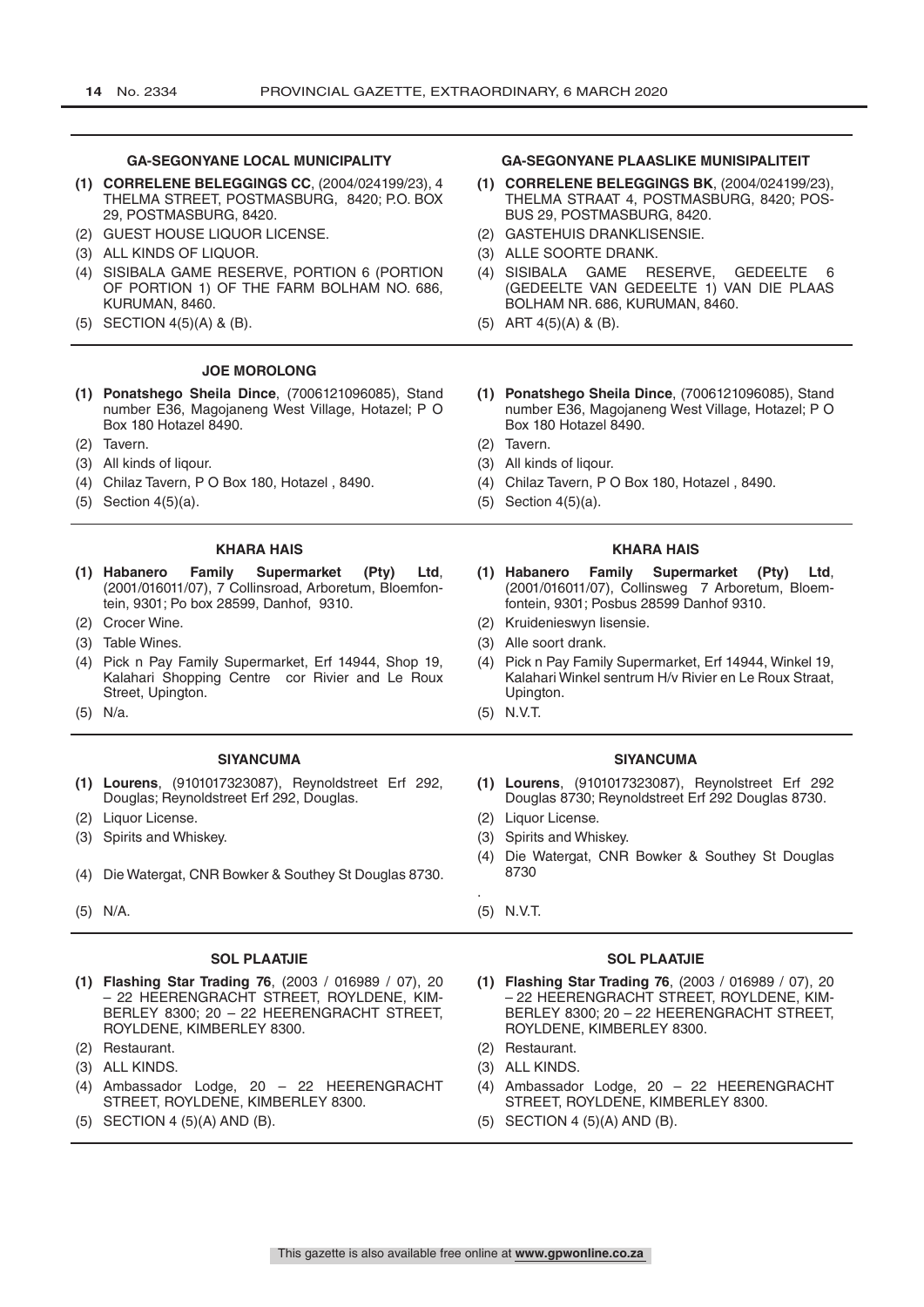- **(1) Gert Johannes Coffee**, (700623 5029 08 9), 33 Hout Street, Postmasburg, 8420; P O Box 255, Postmasburg, 8420.
- 
- 
- (4) Java Bottlestore (Pty) Ltd, 42 Main and Shone Streets, Postmasburg, 8420.
- (5) Cold drinks, wood, ice, cigarettes. (5) Koeldranke, hout, ys, sigarette.

#### **TSANTSABANE LOCAL MUNICIPALITY TSANTSABANE PLAASLIKE MUNISIPALITEIT**

- **(1) Gert Johannes Coffee**, (700623 5029 08 9), Houtstraat 33, Postmasburg, 8420; Posbus 255, Postmasburg, 8420.
- (2) Bottle Store. (2) Drankwinkel.
- (3) All kinds of liquor. (3) Alle soorte alkohol.
	- (4) Java Bottlestore (Pty) Ltd, Hoof- en Shonestrate 42, Postmasburg, 8420.
	-